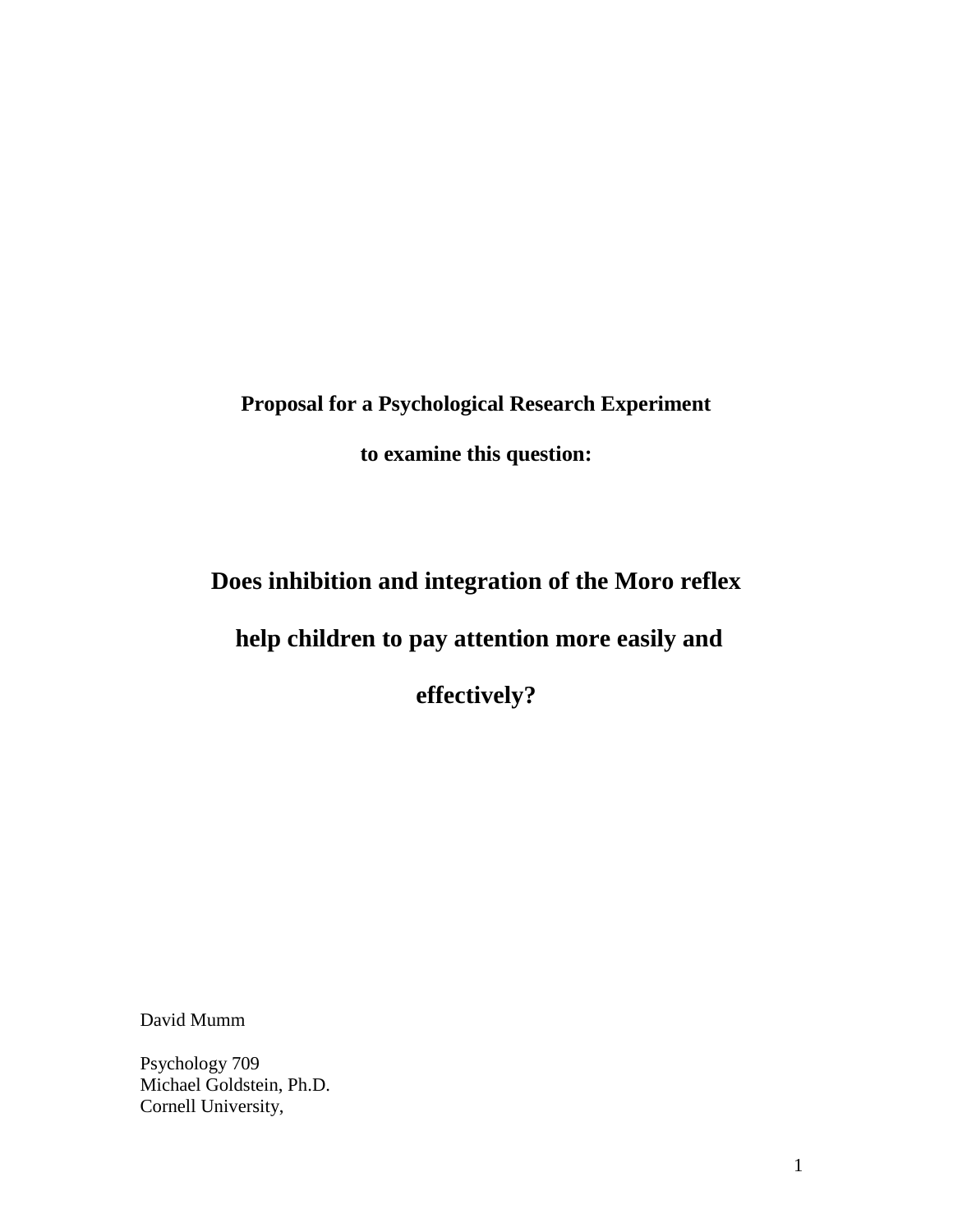May 9, 2006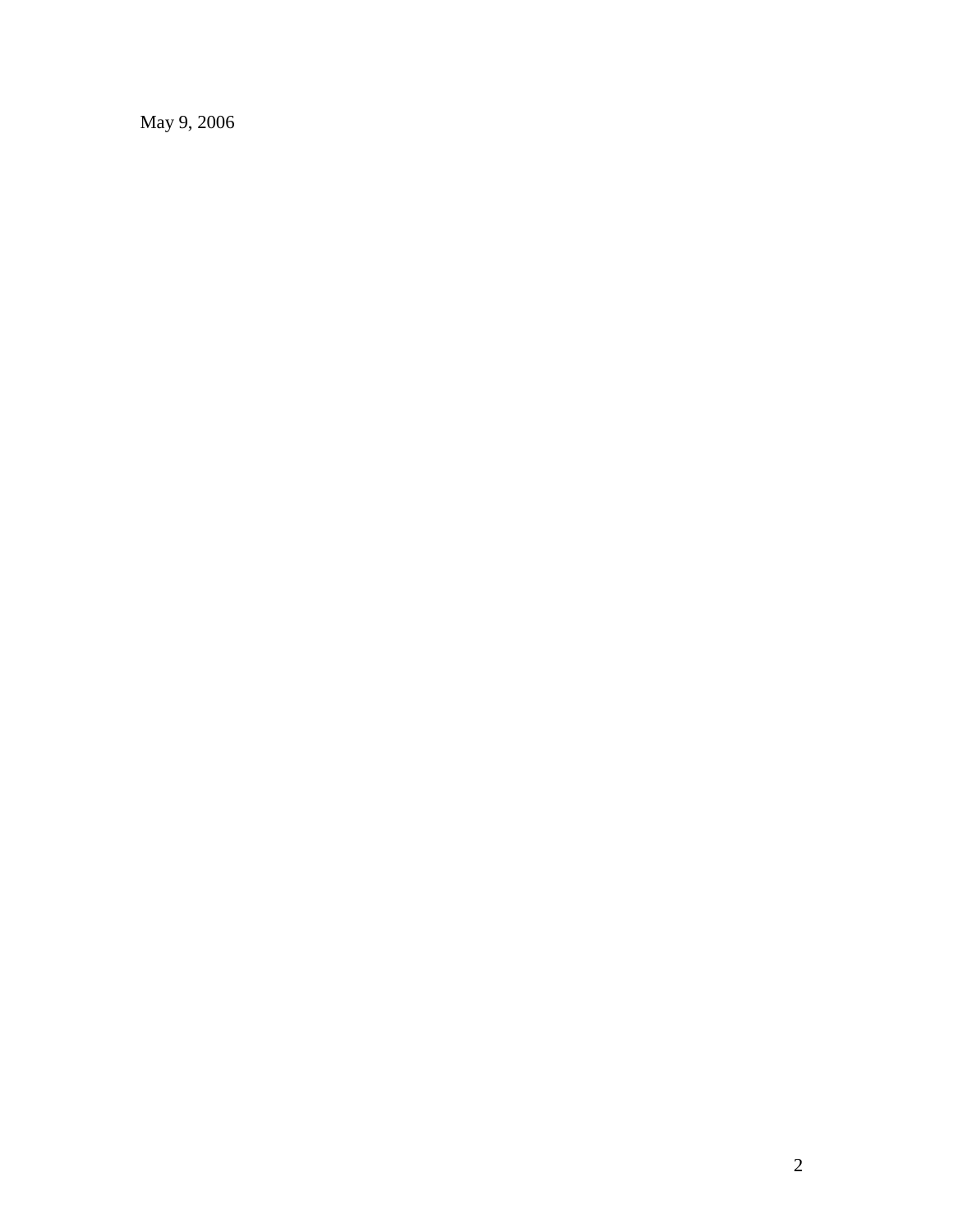### **Introduction**

It is axiomatic that development of sensory, perceptual and cognitive skills is dependent upon motor activity. (Campos, 2000) Motor activity develops out of reflexbased movement patterns. (Fiorentino, 1965) Therefore we would expect to see a direct relationship between key primitive reflexes and cognitive skills such as attention, perception and learning.

Although psychology has a rich history of studying the psychophysiology of reflexes as arousal and response mechanisms (e.g., work of Pavlov and J. Watson), this promising area has been all but ignored in recent research related to problems of attention and learning in humans. New insights as to the development of reflexes in utero and infancy as well as their role in the development of cognitive skills have developed from fieldwork in various branches of applied kinesiology and occupational therapy.

New methods of influencing the reflexes have demonstrated a great deal of success in the field with remarkable changes in sensory, motor and cognitive performance being seen relatively quickly and easily. This success warrants closer examination by research psychologists to better understand how and why these methods may be effective in working with various neuro-developmental problems.

Central questions to explore in the study of reflexes include:

- Through what mechanisms do reflexes develop and change?
- What experiences activate these mechanisms?
- At what levels do these mechanisms work: neurologically, muscularly, biochemically?
- How are reflexes involved in overall child development: in utero, at birth, and at critical stages of sensory-motor and cognitive development?
- What role do reflexes play in adult performance?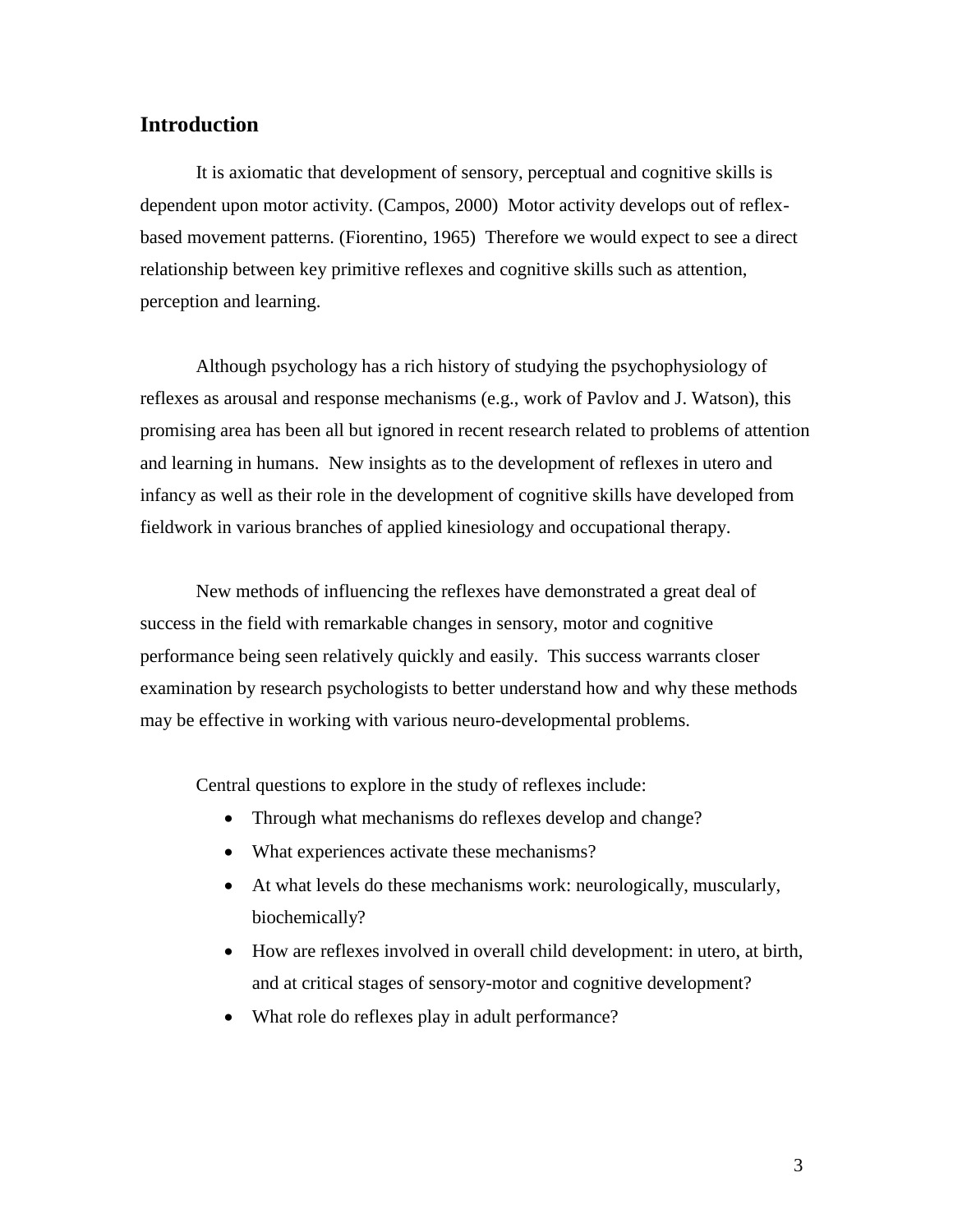#### **Specific Aims of this Experiment**

Several lines of research point to a possible role of the Moro reflex with regards to voluntary, sustained attention. Higher levels of arousal and defensiveness exhibited by easy startling, anxiety, and anger are found in children diagnosed with AD/HD. (Harris, 2001) The Moro Reflex, highly associated with defensive behavior, is seen at 28 weeks in utero and develops from the startle reflex, seen as early as 8 weeks. The Moro reflex is also seen as a gateway to the development of other critical reflexes related to both defensive behavior and learning. (Taylor et. al., 2005)

Specifically, the Moro reflex activates as a defensive reaction to perceived threat. Over-activation leads to retention of the reflex action and inhibits the muscle activation pattern from integration into whole body movement schemas. (Masgutova, 2004) Under threat, brain stem activity increases and executive cortex functions decrease. This activation pattern increases involuntary attention and correspondingly decreases voluntary attention.

The purpose of the proposed research is to elucidate the role of the Moro Reflex in attention control. My specific research goals are to:

+ correlate attention as measured by a standardized continuous performance test with the status of the Moro reflex in children

+ examine whether the inhibition and integration of the Moro reflex can improve attentional control

+ test the efficacy of the Masgutova method for inhibition and integration of the Moro reflex

+ generate some data on the percentage of children with and without AD/HD who exhibit a non-integrated Moro reflex

+ generate some data on differences in percentages of girls and boys who exhibit a non-integrated Moro Reflex

+ to substantiate the general role of reflex development in learning and cognition.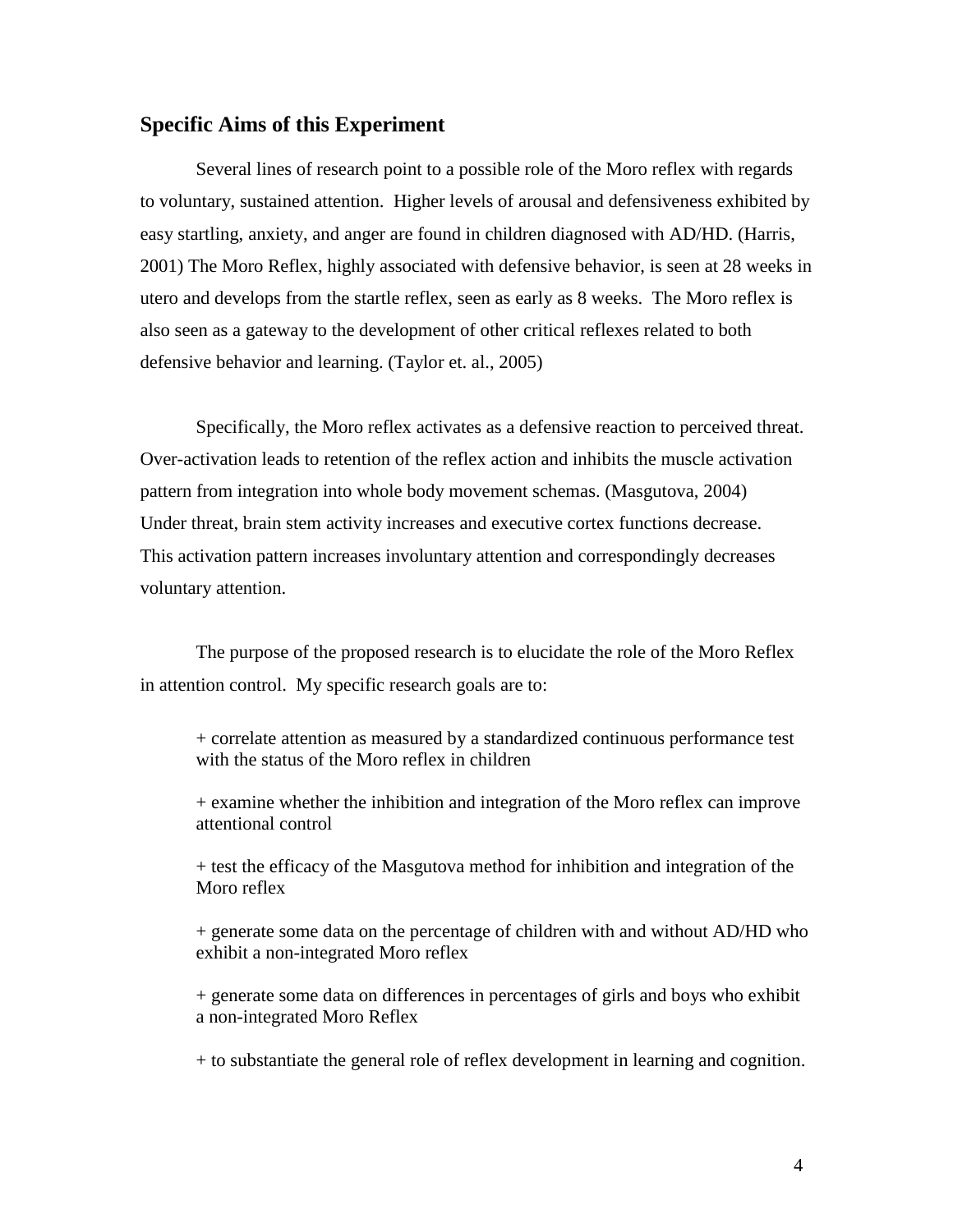### **BACKGROUND AND SIGNIFICANCE**

Many individuals in our society who have problems of attention, including ones diagnosed with AD/HD exhibit a great deal of anxiety. ( Brown, T.E. 2000) A National Institute for Mental Health survey shows that the number of children diagnosed with AD/HD has held steady between 6 percent and 7 percent during the period 1994 and 2004. NIMH, 2005) This author's clinical practice evidences that approximately 50% of those diagnosed with ADD or AD/HD have a chronically active Moro Reflex. This is based on results from evaluations of approximately 200 clients, male and female, ranging in age from 5 – 57, participating in the author's attention recovery and concentration training program, between March, 2003 and March, 2006.

According to the National Institute of Mental Health research survey almost half of all children aged six to eleven who are diagnosed with AD/HD also have an identified learning disability. Many of these also are diagnosed with Oppositional Defiant Disorder, Tourette's Syndrome, Conduct Disorder, anxiety, and depression. (Brown, 2000). Possible causes for these disturbances include: genetic factors; maternal use of alcohol, drugs and tobacco during pregnancy.

"Attention" refers to the activity of "attending" by living beings. At maturity, "attending" is a complex, dynamic process that selects and co-generates the experience/awareness of "objects" with arousal, sensory, response, and volitional, neuropsychological systems. This definition basically follows that of John Ratey, M.D. clinical professor of psychiatry at Harvard Medical School, and well-known author and researcher into AD/HD. His basic schema of attentional processes is: arouse, orient, detect and execute. (Ratey, 2001, p. 115) Reflex activation is particularly involved in the "orient" and "detect" aspects of attention.

The study of reflexes is part of the study of movement development. Dr. Masgutova includes the following in her definition of movement development: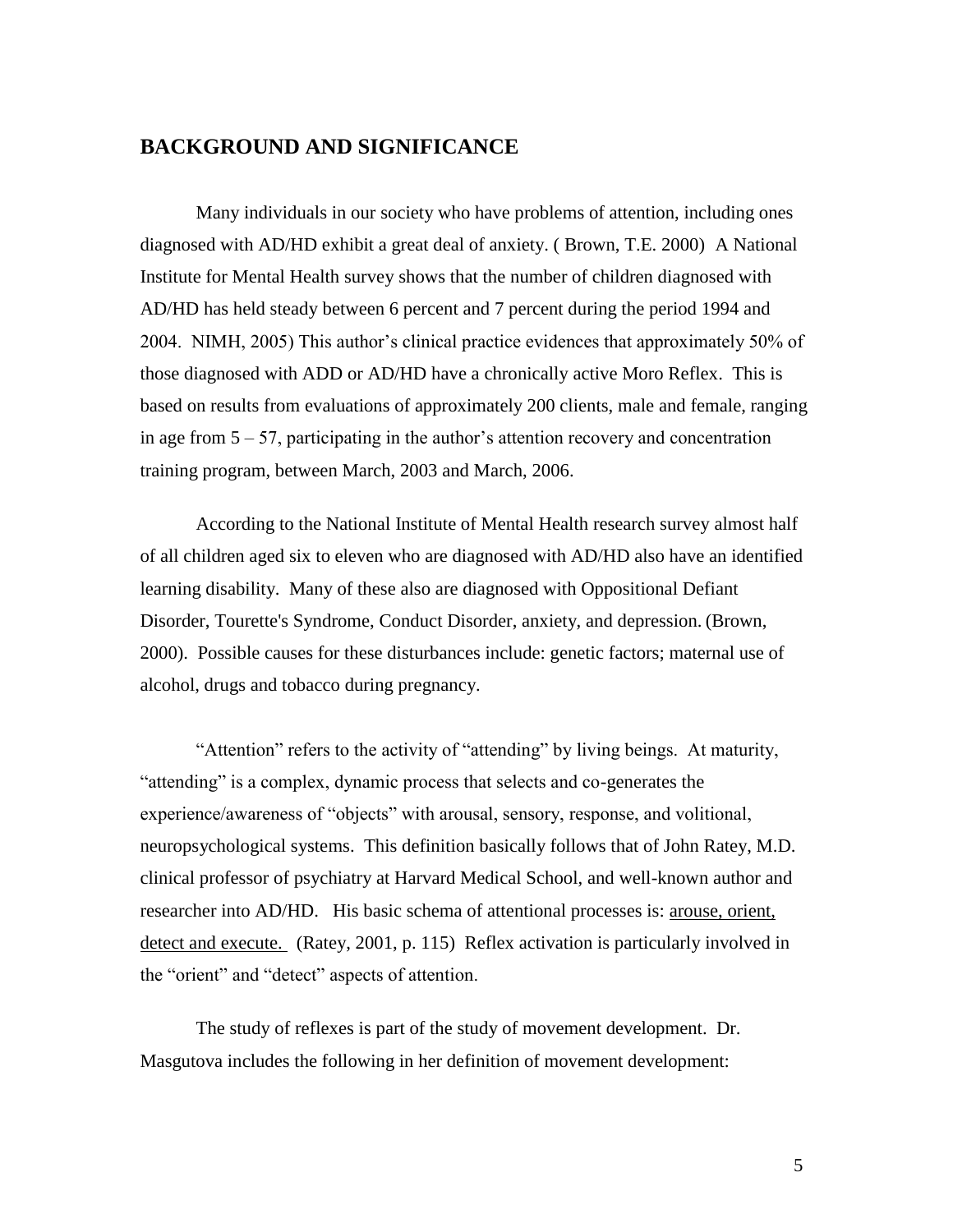- Forming of infant reflex motions and their integration;
- Integration of infant reflexes and consciously controlled movements;
- Evolution of whole and basic body movement schemes (Masgutova, p. 9);

as well as understanding the role and relationship of proper reflex development and integration into sensory-motor coordination for cognitive skills such as attending, reading, writing, and listening.

A recent study at the University of California suggests that muscle reflex activity could generate neurotransmitters. (Borodinsky, Spitzer, Nature, June 3, 2004) They found that increased electrical activity increased the levels of neurotransmitters that inhibit the activity of nerve cells across the synapse and decreased the levels of neurotransmitters that stimulate nerve cells. They found that decreasing electrical activity had the opposite effect. The researchers proposed that while genes control the formation of structures that produce electrical activity in nerve cells, the activity itself could determine what neurotransmitters are produced. This may be part of the mechanism which allows for flexible growth and operation of the nervous system. Since muscle movement stimulates electrical activity, it may well activate neurotransmitters production. Numerous studies have proven the increase of dopamine through exercise**.**

To emphasize the magnitude of reflexes for human development, Masgutova quotes Russian physiologist, I.M. Setchenov, "All acts of conscious and unconscious life are reflexes in their origin. "(source unknown) She defines a reflex as an automatic, involuntary response nervous system reaction caused by stimulation off the receptors of the skin, tendons, muscles, mucous membrane and pupils." (Masgutova, p. 20) While Masgutova accepts that many reflexes are inhibited in natural development she also sees many of them with two stages of development, one before inhibition, the other after inhibition, which integrates into whole body movement schemes that are available for voluntary, conscious control. So rather than looking for the inhibition and extinction of the reflex, Masgutova looks for the integration of primitive reflexes into postural reflexes and whole body movement schemes.

6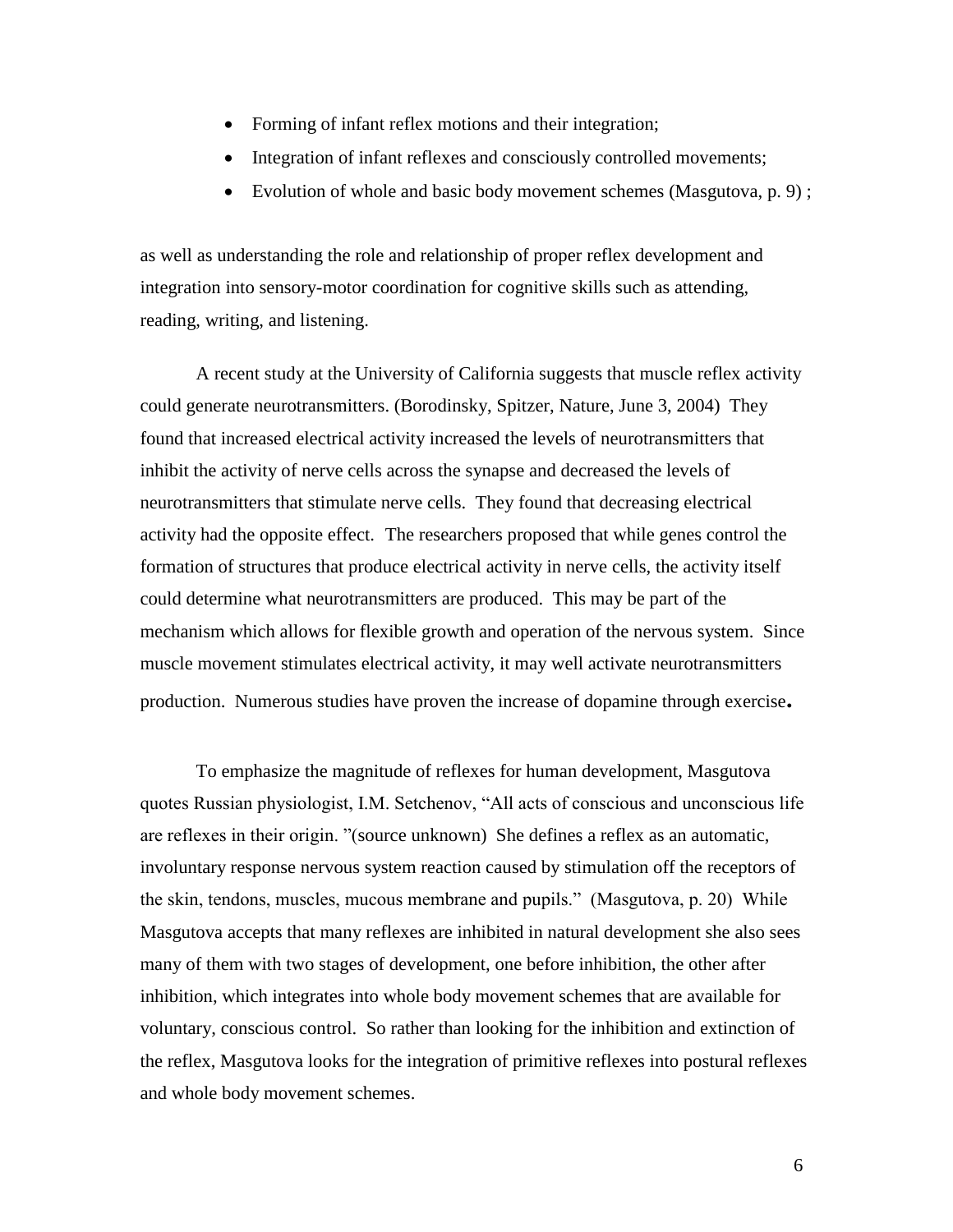"It is the development of normal infant reflexes and their integration into the general system of body movements, and not their extinction, according to the majority of literature, which leads to the fullest formation of body dimensions and related brain functions." (Masgutova, p. 38)

#### Understanding the Moro Reflex

The Moro Reflex is a primitive, survival reflex triggered by a sudden change of the baby's head position either mechanically or as a reaction to a loud or sudden sound. "In response to this action the baby opens the core of the body extending his arms and fingers, and takes a deep breath in and holds it. Next, he closes the core, contracts the limbs, clenches fingers into fists, and breathes out." (Masgutova, 2004, p. 89) It is seen posturally as the common action of "curling up into a ball." Sally Goddard's seminal work on reflexes describes the Moro reflex further:

"The Moro reflex acts as a baby's primitive fight/flight reaction. It should be inhibited by circa 4 months of post-natal life to be replaced by an adult "startle" reflex. If it persists in the older child, it can be associated with:

- Hypersensitivty
- Hyper-reactivity
- Poor impulse control
- Stimulus bound-effect(cannot ignore peripheral stimuli to focus attention on one thing – has to pay attention to everything
- Sensory overload
- Anxiety (particularly anticipation anxiety
- Labile emotions
- Emotional and social immaturity" (Goddard, 2005, pp. 4-7)

Sally Goddard relates the Moro reflex to the fear-paralysis reflex, which, if retained beyond the first few weeks in utero, she found to be the cause of elective mutism, a form of autism in which the child can't talk. In normal development, it should transform into the Moro Reflex. The Moro reflex starts in utero and then disappears about the second month after the baby is born. If the Moro does not inhibit, the child has exaggerated reactions to sounds, hot and cold, touch, and visual input and hearing.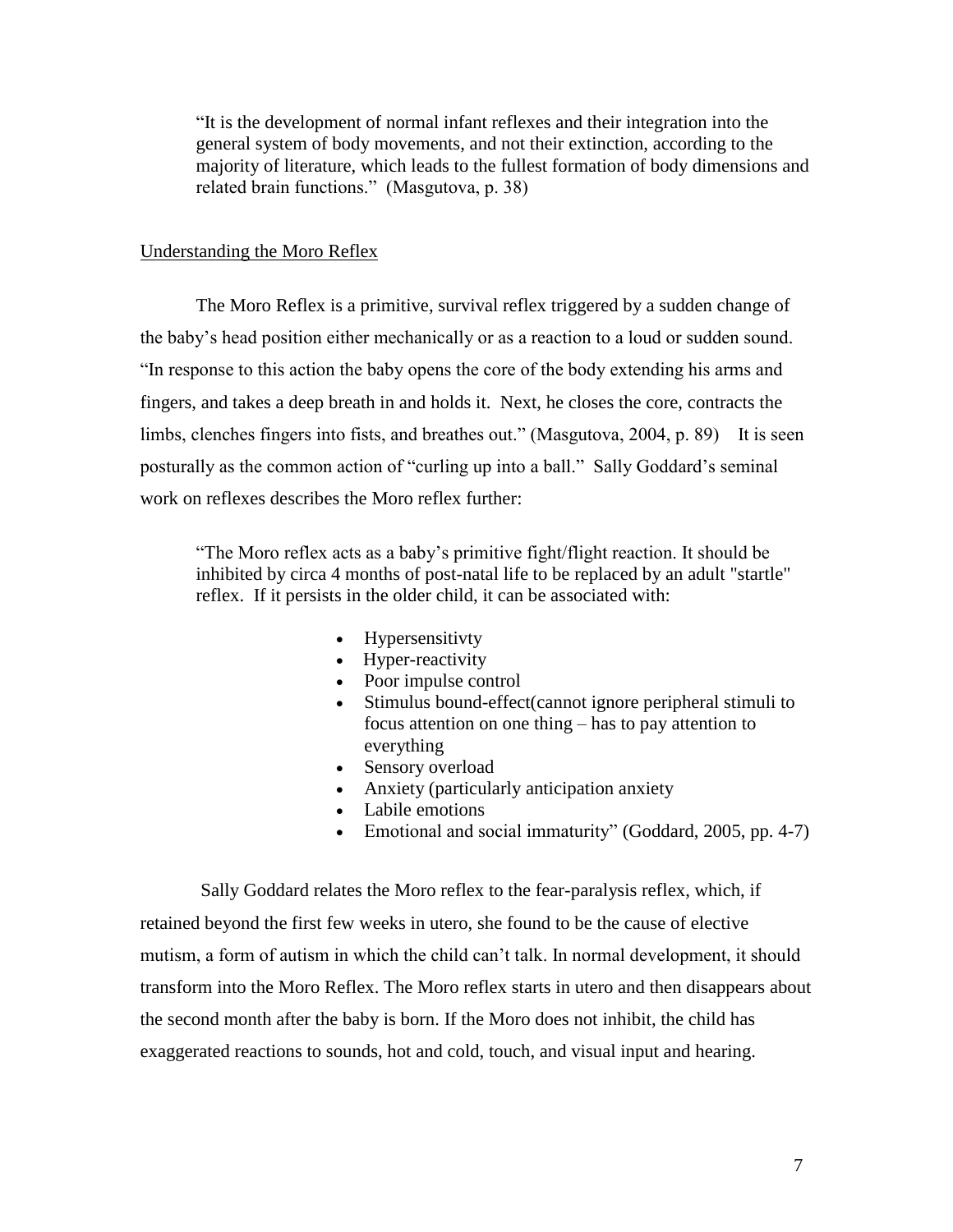Some consider the startle response and the Moro to be identical. But both Masgutova and Goddard see the Moro as a more complex reaction pattern that includes the startle schema. Masgutova identifies the Moro as a more complex reaction pattern that includes but is greater than the startle reflex. Her reflex development schema concerning the Moro is as follows:

## **Startle reflex -> fear-paralysis reflex --> Moro reflex --> tendon guard reflex Startle reflex --> Pavlov's Orientation Response**

The Moro precedes the asymmetrical tonic neck reflex, (ATNR) symmetric tonic reflex (STR) and tonic labyrinthine reflex. (TLR) possibly serving as a "gateway" to their development. (Taylor et. Al., 2004) however Goddard holds to the theory that primitive reflexes are progressively inhibited and superseded by postural reflexes. Masgutova's theory emphasizes the integration of the reflex activation pattern into whole body movement schemas, following L.S. Vygotsky: "in fact, infant movements don't disappear as the infant develops, they continue to work in connection with higher nervous system structures." (Masgutova, p.28) Her highly successful work with her patients using "infant" reflex movement schemas with adults underscores the validity of this principle. Additional clinical evidence suggests that the Moro reflex can be re-activated into a disinhibited state in response to trauma.

The startle reflex is seen in normal infants in response to a loud noise, and seen in the fetus as early as eight weeks. It will cause the infant to make a sudden body movement, bringing the legs and arms toward the chest. A great deal of research literature exists on the Startle reflex in relationship to movement, development, fear, neurochemistry and brain activity. For instance, Farid, et al. (Neuropsychopharmacology, 2000) found in a rat population a direct relationship between inhibition of the startle reflex, through the regulation of sensorimotor gating inhibited by a serotonin agonist, to the prepulse inhibition (PPI), "which is the reduction in startle magnitude when the startling stimulus is preceded immediately by a weak prepulse." Additionally the startle reflex is considered to be the beginning of the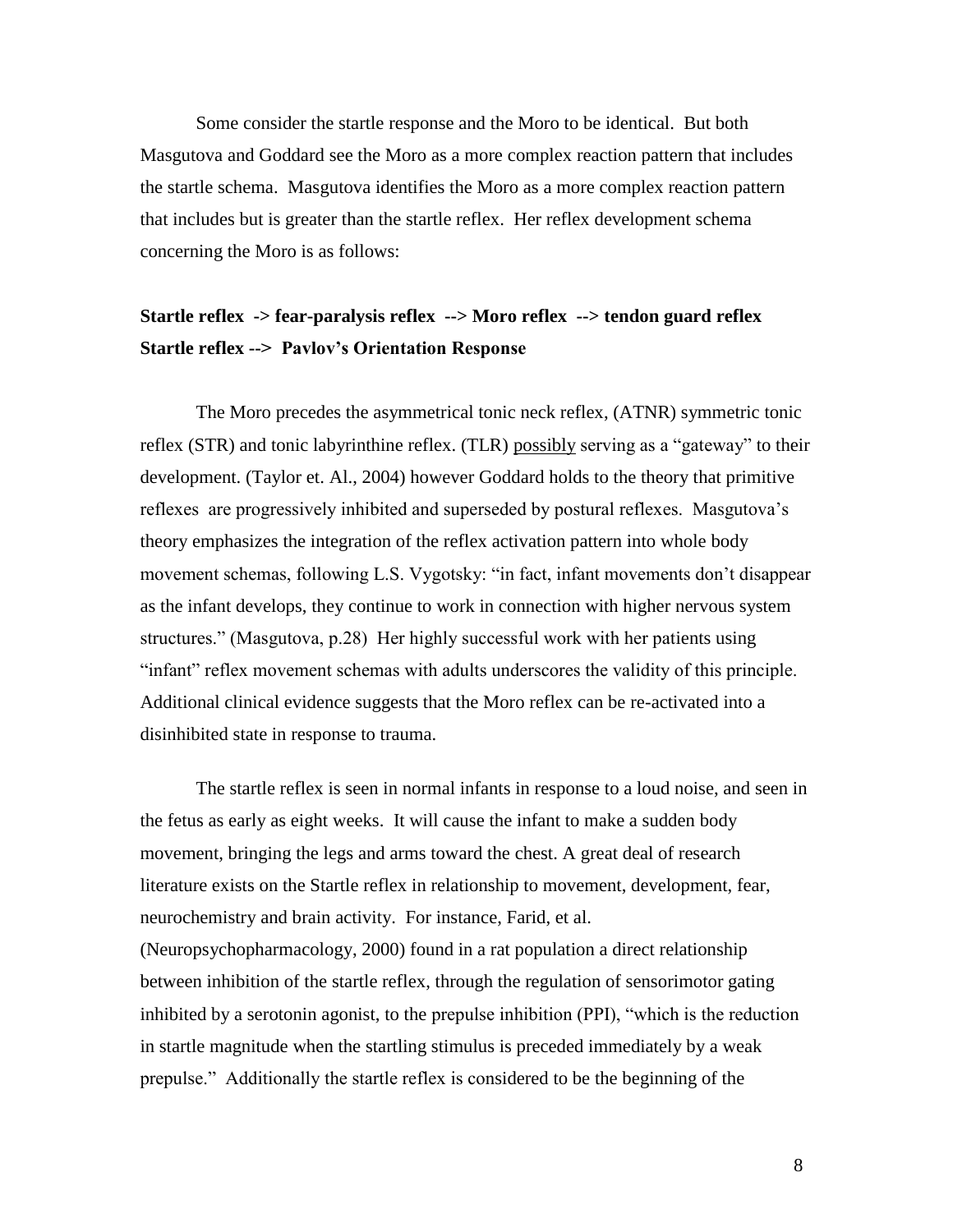development of auditory processing and language development. The basic response to auditory stimuli is to arouse, orient and distinguish the sounds. (Goddard, 2005) She suggests that the hypersensitivity to sound may be due to a Moro reflex preventing the acoustic stapedius reflex from fully developing. This is a muscle that should contract upon a loud noise protecting the inner ear from noise damage. Also, lack of the stapedius reflex might activate a Moro startle response. (Goddard, 2005, p.38)

 Voluntary attentional resources may be diminished by the hyper-activation of the Moro or startle reflex induced by the perception of threat, physical or psychological, on the part of a human, child or otherwise. The proposed mechanism is that of the amygdala as a switching station evaluating the incoming data as to "threat" or "not threat" and activates the protective, survival reflexes including the Moro while inhibiting impulses to activate executive cortex function, including that of voluntary control of attention. (Ratey, p. 66)

#### Gender Differences

As to whether there are significant gender differences relative to AD/HD, the evidence is conflicted. The National Institute of Mental Health reported twice the levels of boys as girls were diagnosed with ADHD in 2004. (NIMH, 2005) Additionally Halpern (2000) found that, relative to spatial functioning, more boys have learning disabilities and attention problems. But a meta-analysis of the relevant literature by Gaub, (J Am Acad Child Adolesc Psychiatry, 1997) found scant gender differences with respect to impulsivity, academic performance, social functioning fine motor skills, parental education, or parental depression. However he found girls actually displaying lower levels of inattention then boys. Gaub suggests a significant bias in social perception in the identification of AD/HD.

An in-depth study of dopamine cycles in rats found gender differences in rats correlated to the overproduction and delayed pruning of dopamine receptors in prefrontal cortex to attentional problems. They suggest that striatal dopamine receptors rise in males, but not females, in a cycle that corresponds to early motor symptoms of ADHD.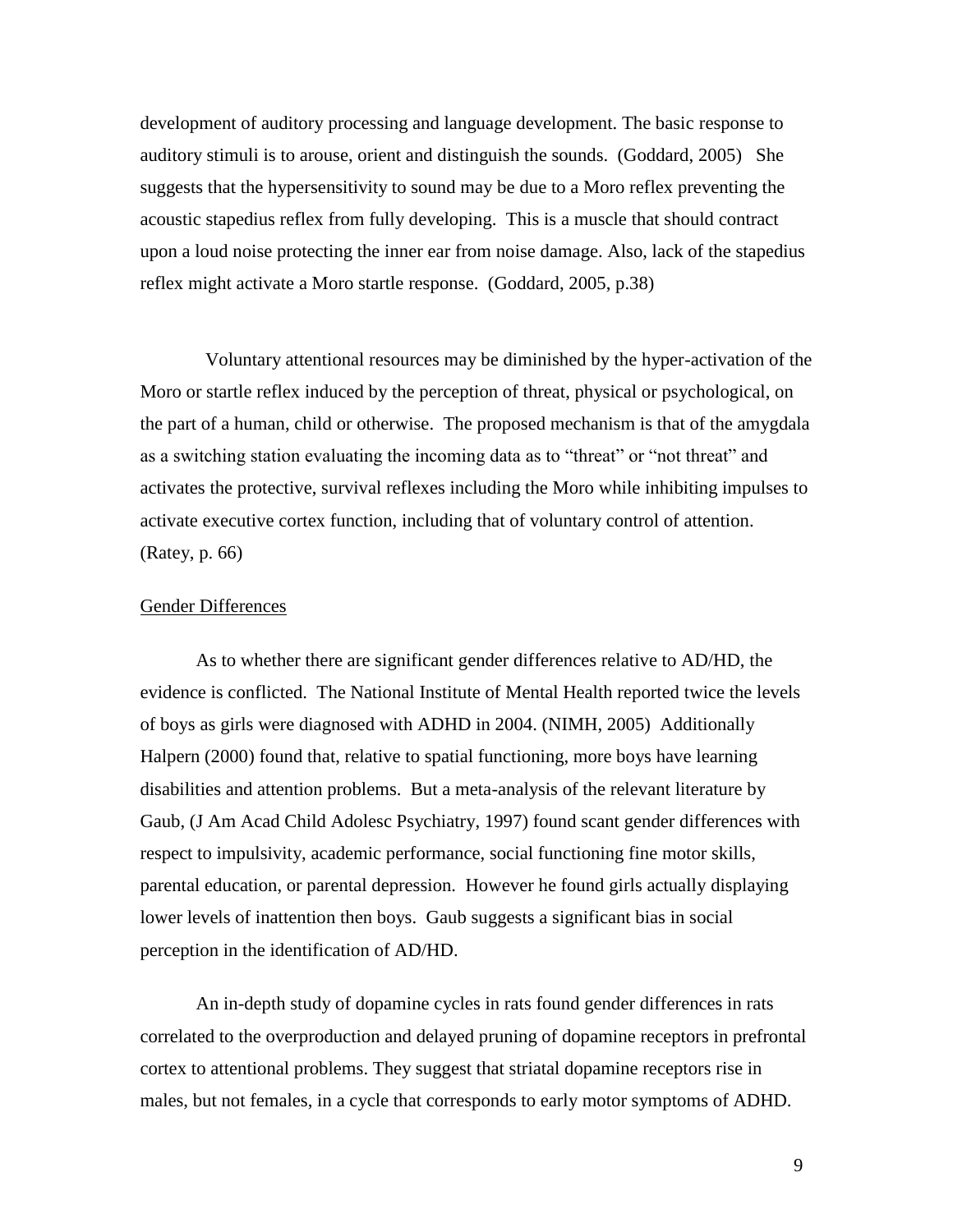Further, they found a coincidental pruning of these dopamine receptors corresponding to an estimated 50-70% remission rate by attention. (Anderson, 1997)

### **A Significant Published Study**

The relationship between reflexes and children's neurological and cognitive development promises to be a goldmine of insight and a source of practical knowledge to assist the educational and psychological professions. However, at this time, while there is plenty of research evidence to support the theory of their relationship, direct research is scarce. Taylor, Houghton and Chapman (2004) following the research, theories and work of Sally Goddard, completed a study on primitive reflexes, particularly focused on the Moro and AD/HD, published in the International Journal Of Special Education, 2004. They included an examination of relationships of these reflexes to learning disabilities. They looked at the symptomatologic overlap of AD/HD behaviors and retention of four primitive reflexes. They found that boys diagnosed as AD/HD had more reflex retention then those not diagnosed.

"In terms of indirect effects, Moro retention levels correlated significantly (*t*s > 2.278) with scores on the Conners' Impulsivity ( $p = .102$ ,  $SE = .050$ ), Emotional ( $p = .102$ ,  $SE =$ .045), and Problematic ( $p = .143$ ,  $SE = .048$ ) Behaviours indices. In all cases, the relationships were positive, indicating that higher retention levels were linked with higher levels of AD/HD symptomatology.

As expected, there was a strong positive relationship between Moro reflex retention scores and retention levels for all three of the remaining reflexes (*t*s > 2.488). Importantly, however, the Moro had no significant direct effects on any of the AD/HD symptomatology or achievement variables. All of the significant effects associated with Moro Reflex retention were indirect (i.e., mediated by the other reflexes)." (ibid, p. 11)

Below is a chart reproduced from their study charting the "gateway" relationship of the Moro reflex to three others, together referred to as "the big 4." (Goddard, 2005)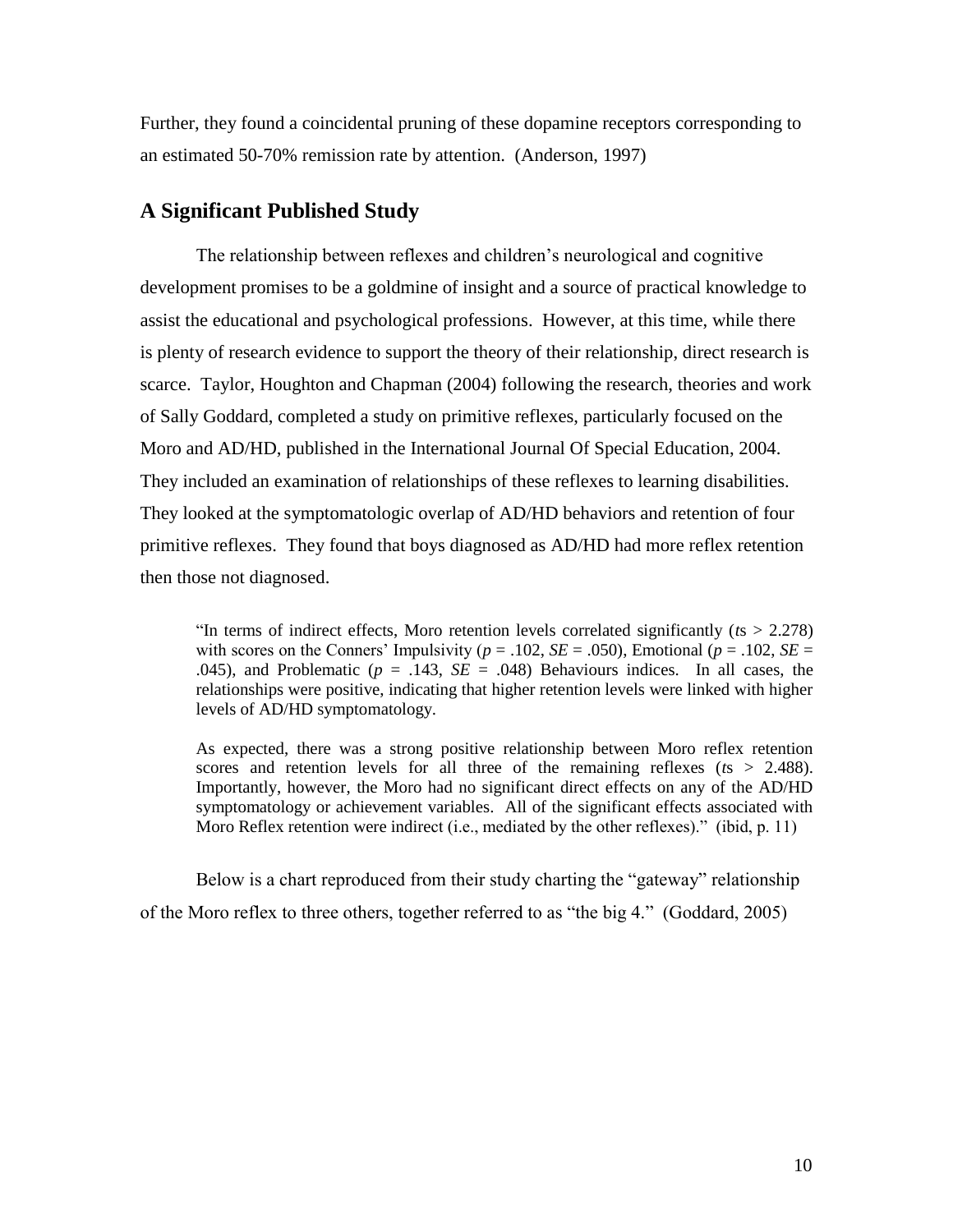

**Figure 1: Path diagram of significant relationships between reflex retention levels, AD/HD symptomatology, and academic achievement**

This study found a clear relationship between retained reflexes, AD/HD and learning difficulties. The proposed research builds on this work, examining the effect of inhibiting the reflex and integrating it into more mature whole body schema functioning on AD/HD. It is expected that the change in cognitive functioning resulting from the integration of the Moro reflex will produce an immediate and measurable change in attention control.

### **RATIONALE FOR PROPOSED METHOD**

The proposed research will generate evidence as to whether the inhibition and integration of the Moro reflex might help children to pay attention more easily and effectively. As demonstrated above, a clear relationship exists between anxiety, startle and symptoms of AD/HD. Additionally, we have shown that the Moro is activated by the perception of threat, raising levels of anxiety and startle thresholds. Therefore it is reasonable to infer a direct relationship.

Taylor, Houghton and Chapman clearly report that AD/HD boys exhibit more retained reflexes. The relationship to the Moro is cloudier. Though they operationalized the definition of AD/HD as a continuum phenomenon, they only used the *Conners'*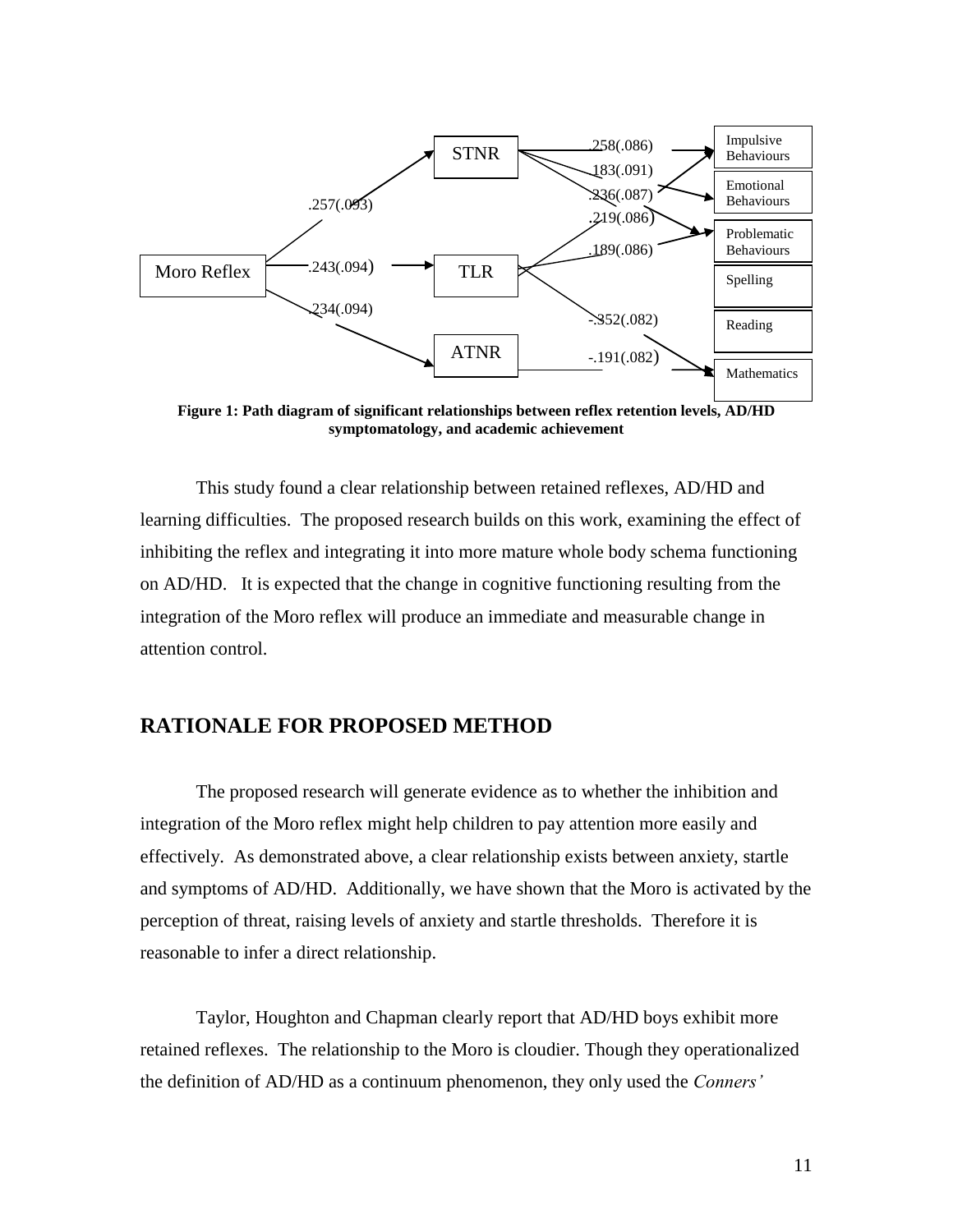*Parent Rating Scale – Revised* (CPRS-R; Conners, 1997) a highly subjective instrument that measures social perception of ADHD symptoms, without regard to objective performance or neurobiological events, to test ADHD. This study will be able to show if there is a direct effect of the Moro reflex on attention by using a continuous performance computerized test (T.O.V.A.) reporting scores on impulsivity, reaction time and shortterm memory.

Of particular importance in this study is the intention to not only analyze for the relationship of AD/HD to Moro but also to test the effects of a treatment protocol that actually changes the status of the reflex using Masgutova's inhibition and integration method. Goddard also offers a program of inhibition of the Moro reflex based on replication of its movements. The results showed that the children who participated in the daily INPP exercises made significantly greater improvement on measures for neurological dysfunction, balance and coordination. Children who had scores of more than 25% on tests for neurological dysfunction and whose reading age was less than their chronological age at the outset also showed small but significantly greater progress in reading than children who did not take part in the program. (Goddard, 2005, "Research results…) Similar programs are beginning to appear through different venues such as the Brain Gym® educational movement program. (**[www.braingym.org](http://www.braingym.org/)**)

This design will also yield data on the percentage of those diagnosed with AD/HD who exhibit NI moro and also percentage of those with NI Moro who are not diagnosed AD/HD. Generated will be data on differences in percentages of girls and boys who exhibit a non-integrated Moro Reflex. Overall, this study may substantiate the general role of reflex development in learning and cognition if high correlations are found.

### **RESEARCH DESIGN AND METHODS**

I propose a quasi-experimental design with the participants as 300 children, ages 7-12, composed of two basic groups, either "diagnosed with AD/HD", or "no diagnosis or suspicion of AD/HD or LD" matched for age and gender (following Taylor et al.,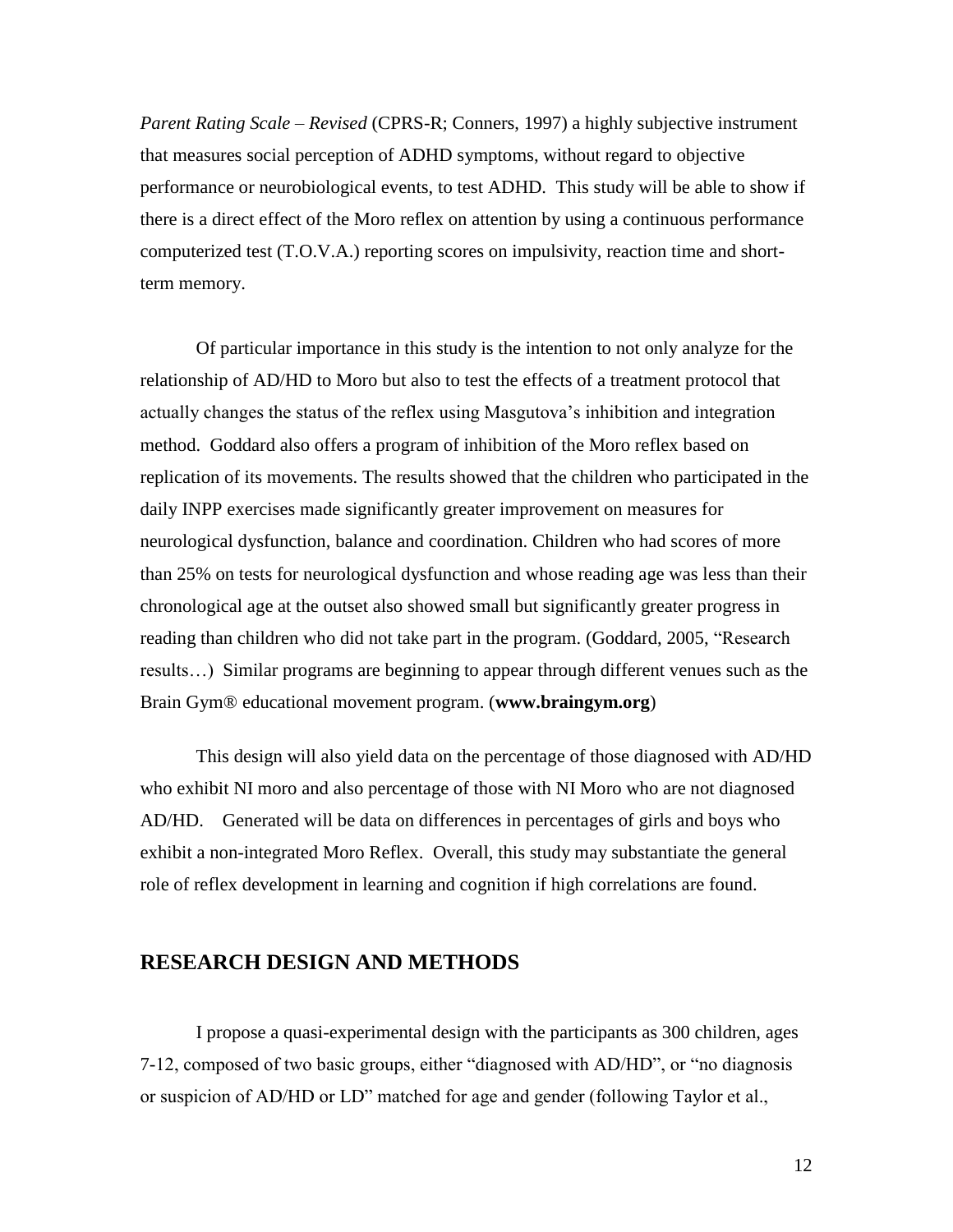2005) The dependent variable will be attention as measured by The T.O.V.A. (Test of Variable Attention). Both the *Neuro-Physiological Assessment Test Battery: Erect Drop Back Test for Moro Reflex* from Goddard's Institute of Neuro-Physiological Psychology and Masgutova's "status check" for the Moro reflex will be administered as preexperimental and post-experimental tests. Pre-tests and experimental treatment to be done on day 1 and post-tests to be done on Day 3 with movement schema repetition to be done ten minutes each day by participants receiving the Moro integration protocol. The experimental treatment will be the integration and inhibition of the Moro reflex using a Moro reflex integration protocol as described by Masgutova. Data will be analyzed for an effect of the treatment upon the T.O.V.A. scores.

#### **Participants**

The child participants will be divided, on the basis of screening information, into four experimental groups and three treatment groups. The table below shows that the children who have a non-integrated (NI) Moro reflex will participate in the Masgutova Moro integration protocol ("yes") and that those with an integrate (IN) Moro will not participate in the Moro integration reflex but will instead participate in the "movement and touch" protocol. The "movement and touch" protocol will mimic key features of the Moro integration protocol to control for the widely recognized positive effects of movement and touch on performance.

| <b>Groups</b>    | Diagnosed      | Diagnosed      | not diagnosed  | not diagnosed  |
|------------------|----------------|----------------|----------------|----------------|
|                  | <b>AD/HD</b>   | <b>AD/HD</b>   | <b>AD/HD</b>   | <b>AD/HD</b>   |
|                  | <b>IN Moro</b> | <b>NI Moro</b> | <b>IN Moro</b> | <b>NI Moro</b> |
| <b>Treatment</b> |                |                |                |                |
| <b>Groups</b>    |                |                |                |                |
| Moro integration | no             | yes            | no             | yes            |
| protocol         |                |                |                |                |
| "no treatment"   | yes            | yes            | yes            | yes            |
|                  |                |                |                |                |
| "movement and    | yes            | no             | yes            | no             |
| touch" protocol  |                |                |                |                |

#### Experimental Design Table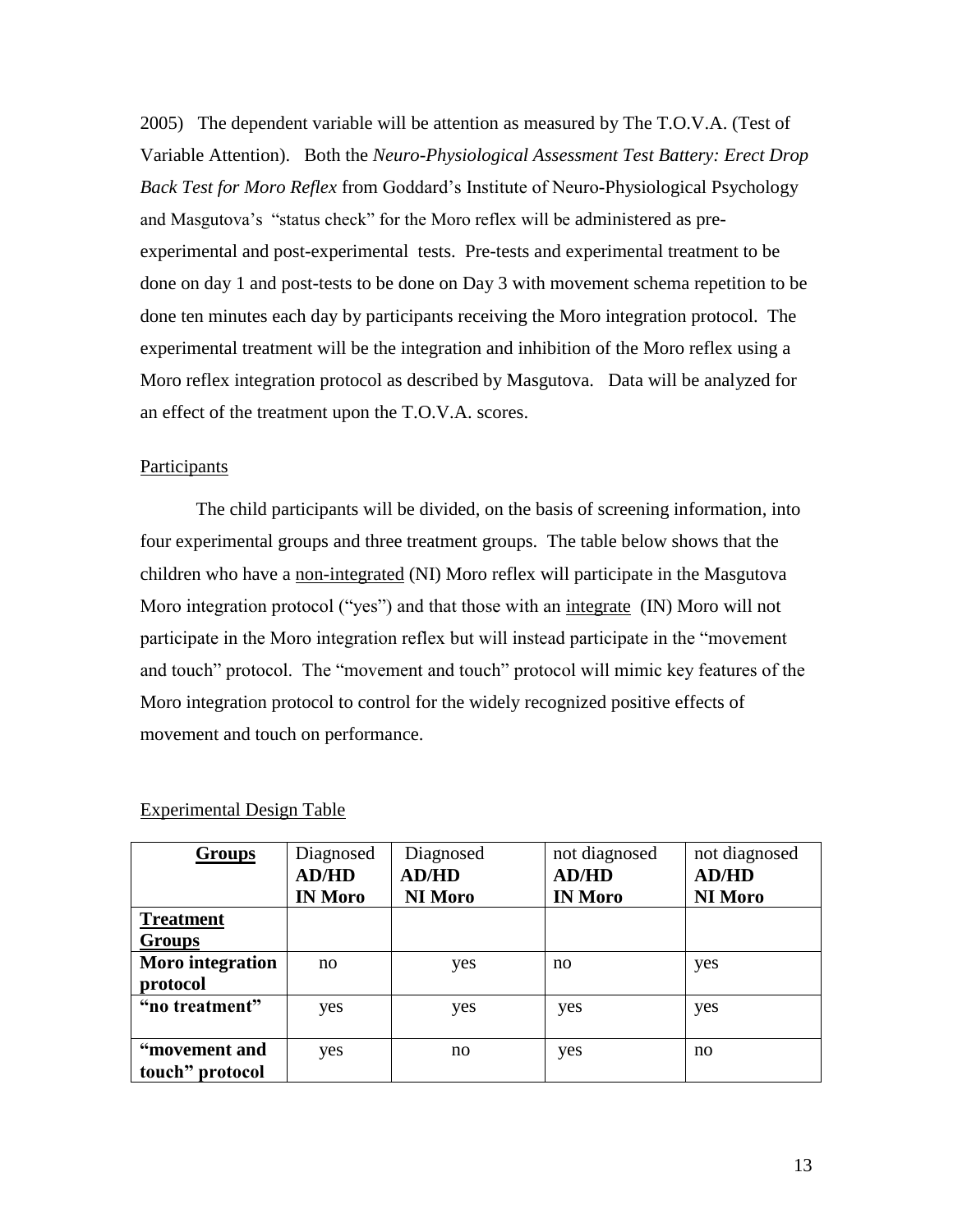The non-integrated Moro groups will participate in "activation and repatterning" activities as described by Masgutova (Masgutova, 2004) with a two-day interval before doing the post-test. Participants will have ten minutes of practice activities each day. The "No treatment" group is intended to control for any "test learning" effect. They will only take the T.O.V.A. test and the INPP, Moro reflex test, however. Field work shows that even the brief observation and activation of a reflex as is done in the Masgutova reflex status check can have a positive integrating and inhibiting effect. The "movement and touch" group will serve as a control for the effects of social attention, physical activity and light touch from another person.

#### Pre-tests and Post-tests

- 1. T.O.V.A., Test of Variable Attention
- 2. INPP Erect Drop Back Test for Moro reflex
- 3. Masgutova's status check for Moro reflex

(Two facilitators will administer both the INPP and Masgutova status check to control for tester reliability.)

#### Treatment Procedure

Both "diagnosed AD/HD" and "not diagnosed AD/HD" participants who exhibit a retained and non-integrated Moro reflex will be led through the "Moro integration protocol," a standard set of activities for inhibition and integration as taught and practiced by Dr. Masgutova's International Neurokinesiology Institute. Additionally, they will be asked to practice key movement patterns for ten minutes each of the days between the pre-tests and the post-tests. Those who do not exhibit this will experience the "movement and touch protocol." The third group will receive no treatment.

#### Testing Rationale

The Test of Variable Attention (T.O.V.A.) is a fairly widely used test with high correlation to differential diagnosis of AD/HD. It measures inattention, impulsivity and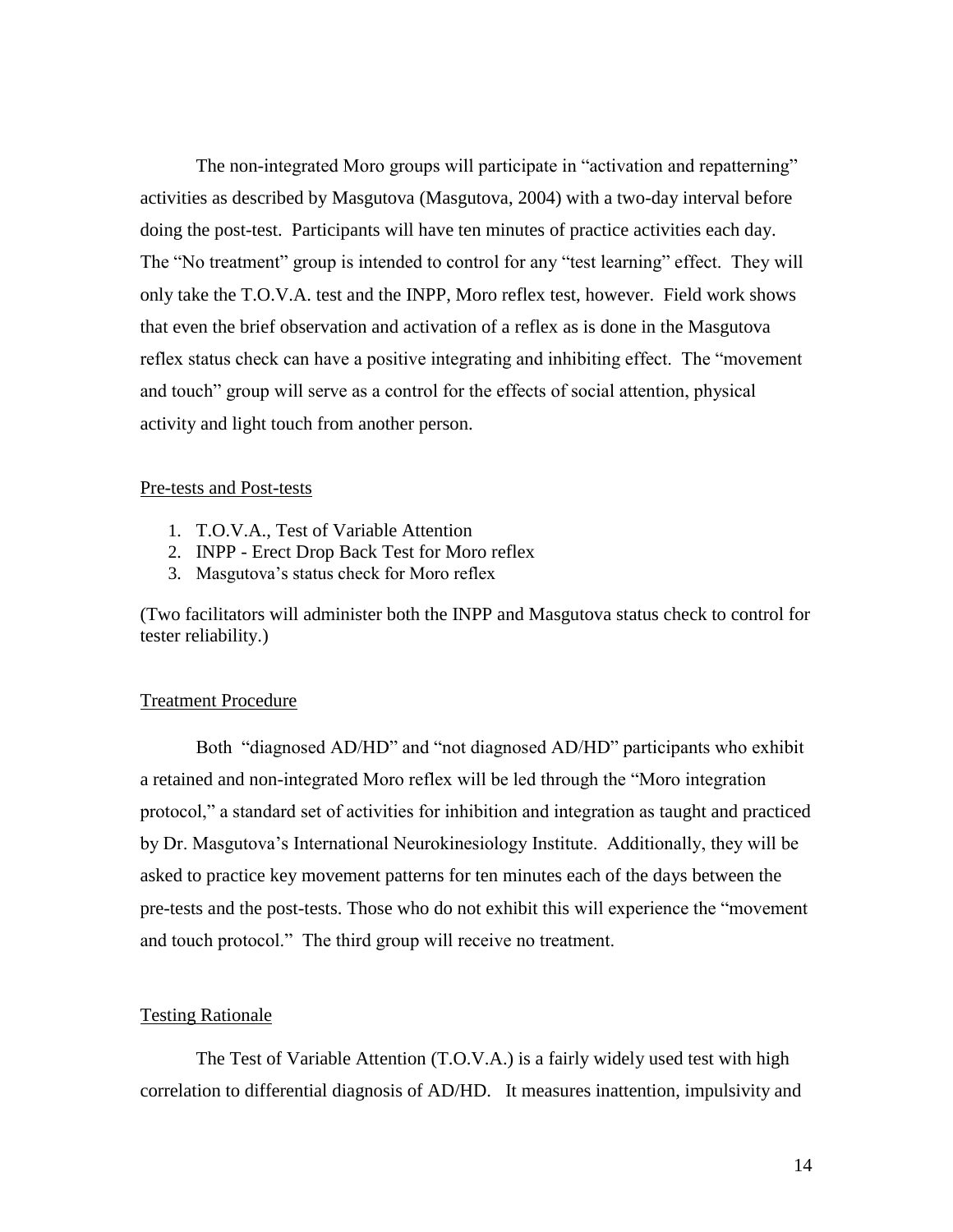response time variability and is normed to age and gender for AD/HD. For the purposes of this research project, it is particularly well suited as an easily administered continuous performance software-driven test. It can reveal immediate changes in attention. (Greenberg & Waldman, 1993) For this reason it is commonly used by M.D.'s for rapid assessment of the effectiveness of medication. It measures performance independently of the presence or absence of pathology and is independent of the subjective interpretations of behavior such as evidenced on the Conner's Scale.

*Blythe and Goddard's Neuro-Physiological Assessment Test Battery* is the only formal test available for reflex inhibition status which this author can identify. Responses to the assessment tasks are rated for competency on a five-point scale anchored with appropriate descriptors for each specific reflex. Because Goddard does not recognize the stage of "reflex integration" at this time we propose to use Masgutova's reflex status check for the Moro and as further confirmation of the status of the reflex.

### **Expectations**

Integrating the AD/HD group's Moro reflexes should show an immediate and measurable change in their ability to consciously attend, according to research, theory and clinical experience. We would expect to see the "AD/HD NI Moro" group to exhibit the greatest degree of positive change on the TOVA; no change with the "AD/HD IN Moro" group; some positive change with the "not AD/HD NI Moro" group; and no significant change with the "not AD/HD IN Moro" group. We would expect to see no differences in the "no treatment" group. There may be some improvements in the "contact and movement" group due to the powerful effects of exercise and touch. If results were positive they would support the efficacy of Masgutova's method. We would also expect to see a large percentage of non-integrated Moro in both groups, those diagnosed and not diagnosed with AD/HD. A percentage of the children not diagnosed will be found functioning with a retained Moro. Also expected would be a larger number of boys over girls with retained reflexes.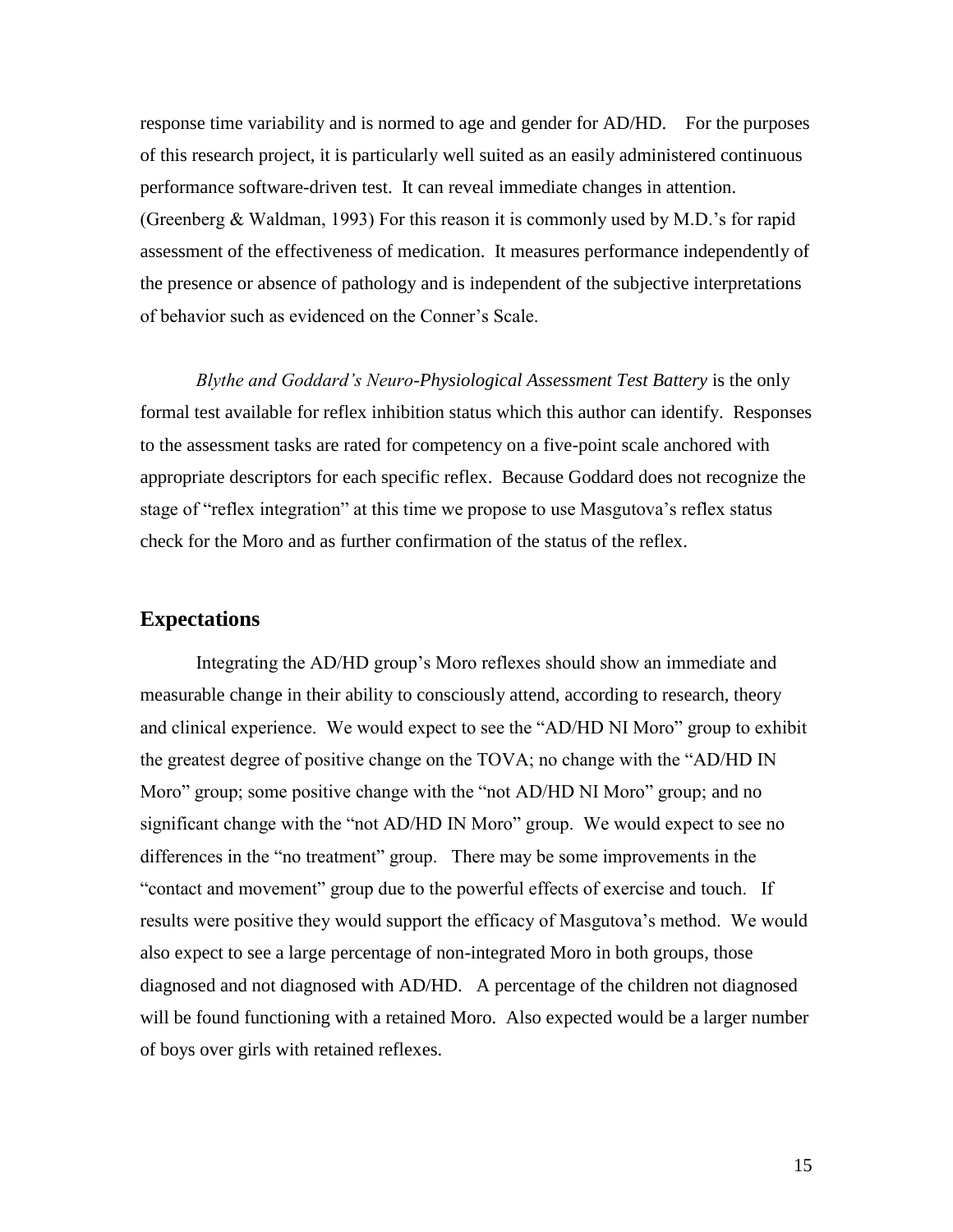### **Significance**

If the study should show a robust relationship between the Moro reflex status and attention performance, it would affirm the Moro reflex as a major component in attention difficulties. This in turn would implicate the role of anxiety-inducing factors in AD/HD, encouraging politicians, principals and teachers to cultivate school classrooms with lowstress environments to improve attention, learning, and behavior. Clinically it would reinforce the need to screen patients for fear, anxiety and phobia and then effectively treat these as a priority, before diagnosing or treating AD/HD. Practically, it would support people to seek integration of the Moro reflex if they are afraid or anxious. Perhaps it will catalyze future investigation and deeper understanding of the power of reflexes in human development.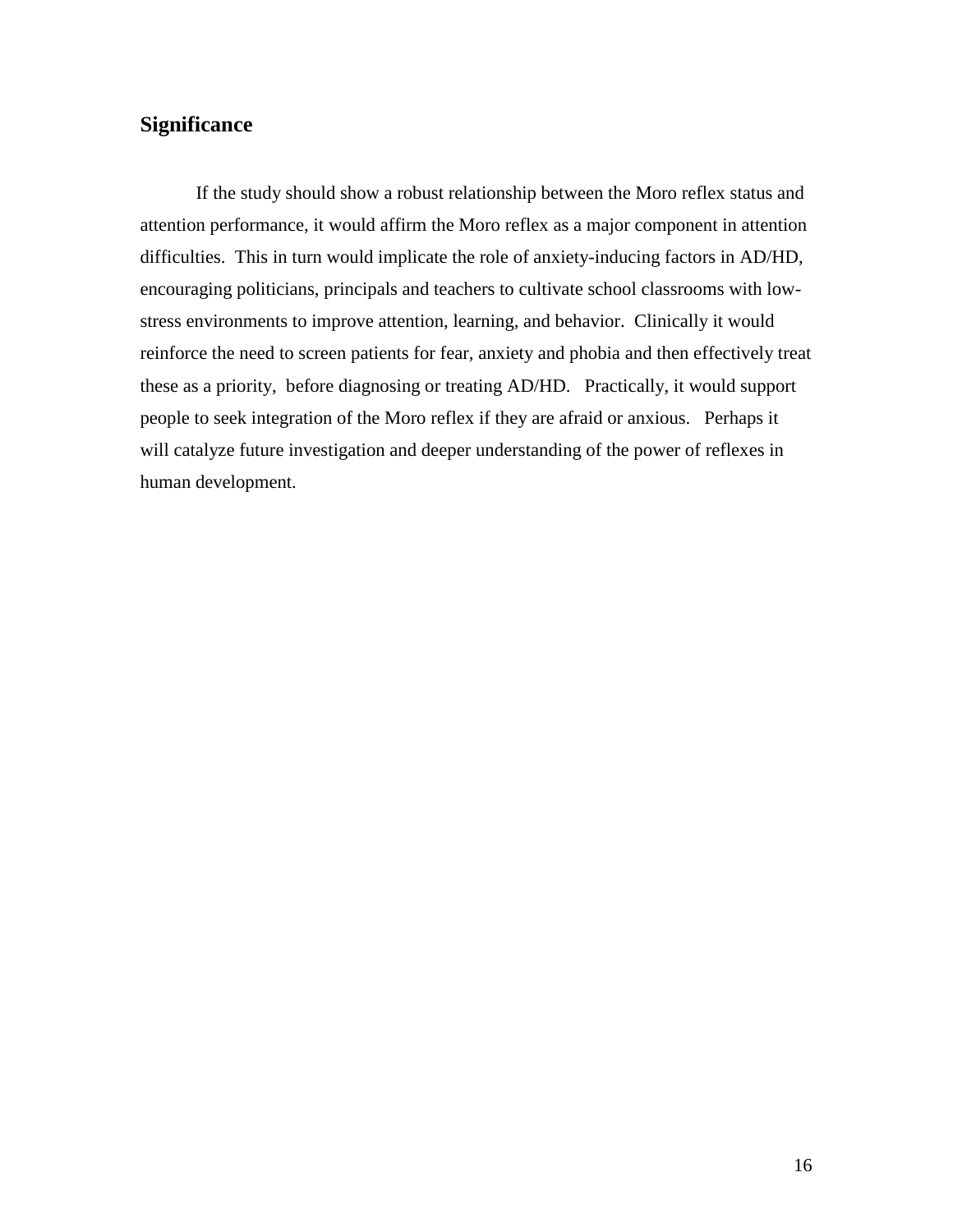### **References**

Andersen SL, Rutstein, M, Benzo JM et al.(1997) Sex differences in dopamine receptor overproduction and elimination. NeuroReport 8, 1495-1498.

*Attention Deficit Hyperactivity Disorder: A Decade of the Brain Report*. (96- 3572)(1996). Bethesda, MD: National Institute of Mental Health. http://www.childtrendsdatabank.org/indicators/76ADHD.cfm

Blythe, P., & Goddard, S. (2000). *Neuro-Physiological Assessment Test Battery.* Available: Institute of Neuro-Physiological Psychology, 4 Stanley Place, Chester, CH1 2LU, England.

Borodinsky, Spitzer, *Nature, June 3, 2004* news release found at University of San Diego web site.http://ucsdnews.ucsd.edu/newsrel/science/sactivity.asp

Brody, S., Rau, H., Kohler, F., Schupp, H., Lutzenberger, W., & Birbaumer, N. (1994). Slow cortical potential biofeedback and the startle reflex. Biofeedback  $\&$ Self-Regulation, 19(1), 1-12.

Brown, T.E. (2000) *Attention-deficit disorders and co-morbidities in children, adolescents, and adults*. Washington, DC: American Psychiatric Press.

Campos, J. J., Anderson D. I., Barbu-Roth, M.A., Hubbard, E, M., Hertenstein, M.J. & Witherington, D. (200) Travel Broadens the mind, *Infancy 1(2),* 142-219

Goddard (2005) **"**Research Results involving 810 children involved in the INPP Schools' Programme" Child Care in Practice Journal, Volume 11/4. pages 415 - 433. October 2005

Goddard, Sally (2005) *Reflexes, Learning and Behaviour: a window into the child's mind*. Fern Ridge Press: Eugene, OR

Goddard-Blythe, S. & Hyland, D. (1998). Screening for neurological dysfunction in the specific learning difficulty child. *British Journal of Occupational Therapy, 61,* 459-464.

Fiorentino, M.R. (1965) *Normal and Abnormal Development: the influence of primitive reflexes on motor development* (3<sup>rd</sup> ed.) Thomas: Springfield, Illinois

Goldberg, Elkhonon ( 2001) *The Executive Brain: frontal lobes and the civilized mind*. Oxford: Oxford University Press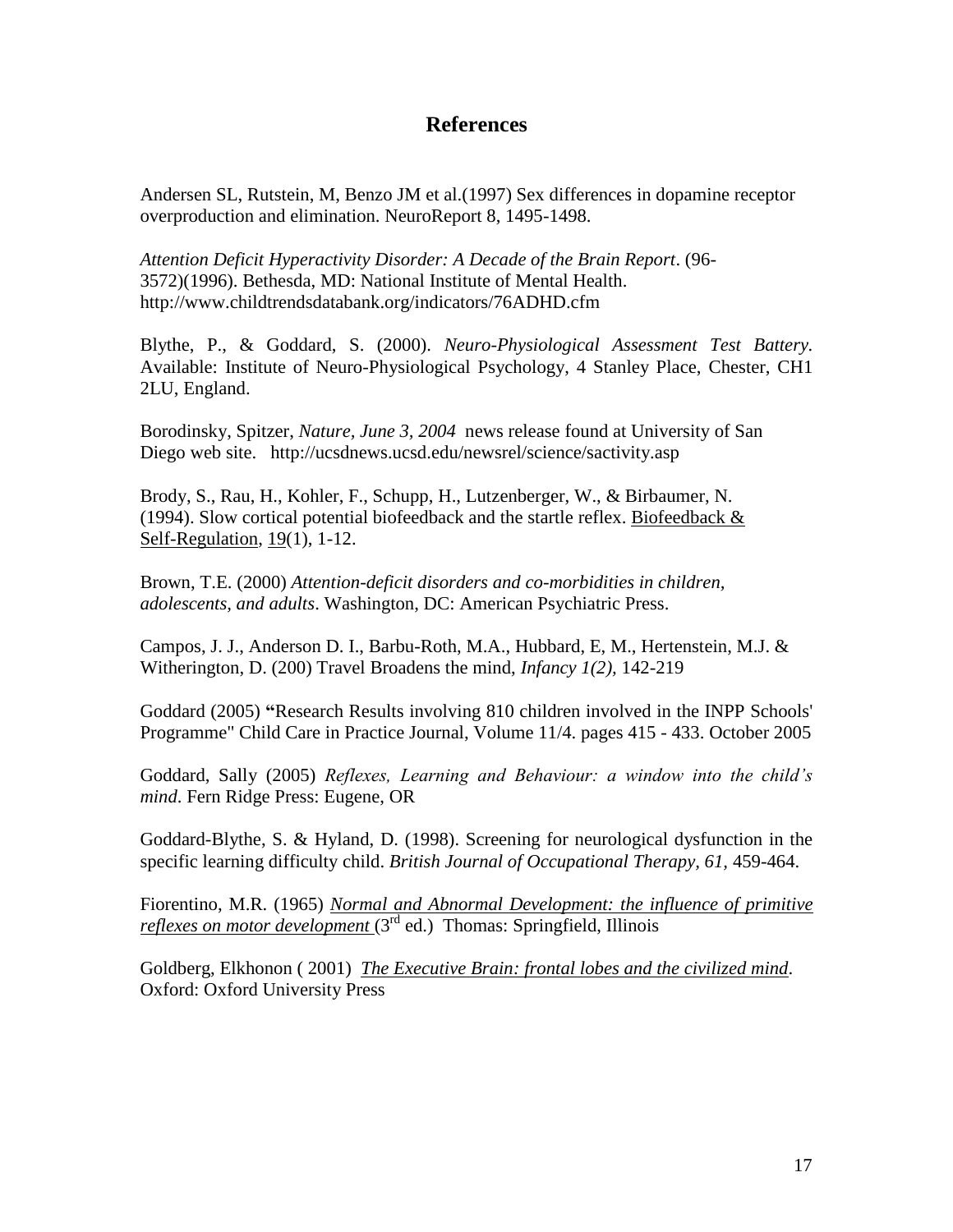Greenberg, L. & Waldman, I (1993). Developmental Normative Data on The Test of Variables of Attention (T.O.V.A.®). *Journal of Child and Adolescent Psychiatry*, 34, 6, pp. 1019-1030

Halpern, D.F. (2000). *Sex differences and cognitive abilities.* Mahwah, NJ: Erlbaum.

Hannaford, C. (1995). *Smart moves: Why learning is not all in your head*. Virginia: Great Ocean Publishers.

Harris, S. L., Lee, C-T., Burshteyn, D., & Cea-Aravena, J. (2001). The effects of performance enhancement training on hypertension, human attention, stress, and brain wave patterns: A case study. Journal of Neurotherapy, 4(3), 29-44.

Gaub, M & Carlson (1997) Gender differences in ADHD: a meta-analysis and critical review. J Am Acad Child Adolesc Psychiatry 1997 Dec;36(12):1783.

[Globisch J,](http://www.ncbi.nlm.nih.gov/entrez/query.fcgi?db=PubMed&cmd=Search&itool=PubMed_Citation&term=%22Globisch+J%22%5BAuthor%5D) [Hamm AO,](http://www.ncbi.nlm.nih.gov/entrez/query.fcgi?db=PubMed&cmd=Search&itool=PubMed_Citation&term=%22Hamm+AO%22%5BAuthor%5D) [Esteves F,](http://www.ncbi.nlm.nih.gov/entrez/query.fcgi?db=PubMed&cmd=Search&itool=PubMed_Citation&term=%22Esteves+F%22%5BAuthor%5D) [Ohman A.](http://www.ncbi.nlm.nih.gov/entrez/query.fcgi?db=PubMed&cmd=Search&itool=PubMed_Citation&term=%22Ohman+A%22%5BAuthor%5D) (19990 Fear appears fast: temporal course of startle reflex potentiation in animal fearful subjects. *Psychophysiology.*1999 Jan;36(1):66-75

Kennedy, Diane M. *The ADHD-Autism Connection*. New York: Random House (Waterbrook Press), 2002

### **Marjan Farid, Zoe A Martinez, Mark A Geyer Ph.D and Neal R Swerdlow MD, Ph.D Regulation of Sensorimotor Gating of the Startle Reflex by Serotonin 2A Receptors: Ontogeny and Strain Differences** *Neuropsychopharmacology* **(2000) 23 623- 632.10.1038/sj.npp.1395571**

Masgutova, Svetlana. *Integration of Dynamic and Postural Reflexes into the Whole Body Movement System*. Warsaw: International Neurokinesiology Institute, 2004

Modulation of the acoustic startle response by film-induced fear and sexual arousal. Psychophysiology. 1994 Nov;31(6):565-71. PMID: 7846217 [PubMed - indexed for MEDLINE]

National Institute of Mental Health. (2005) *Learning Disabilities: Decade of the Brain*. NIH95-3611. Pages 7-8. **<http://www.nimh.nih.gov/healthinformation/adhdmenu.cfm>**

Pastor P., Reuben C. (2002) Attention deficit disorder and learning disability: United States 1997-98. National Center for Health Statistics. *Vital Health Stat 10*(206). **[http://www.cdc.gov/nchs/data/series/sr\\_10/sr10\\_206.pdf](http://www.cdc.gov/nchs/data/series/sr_10/sr10_206.pdf%20)**

Pennington, B.F., & Ozonoff, S. (1996). Executive functions and developmental